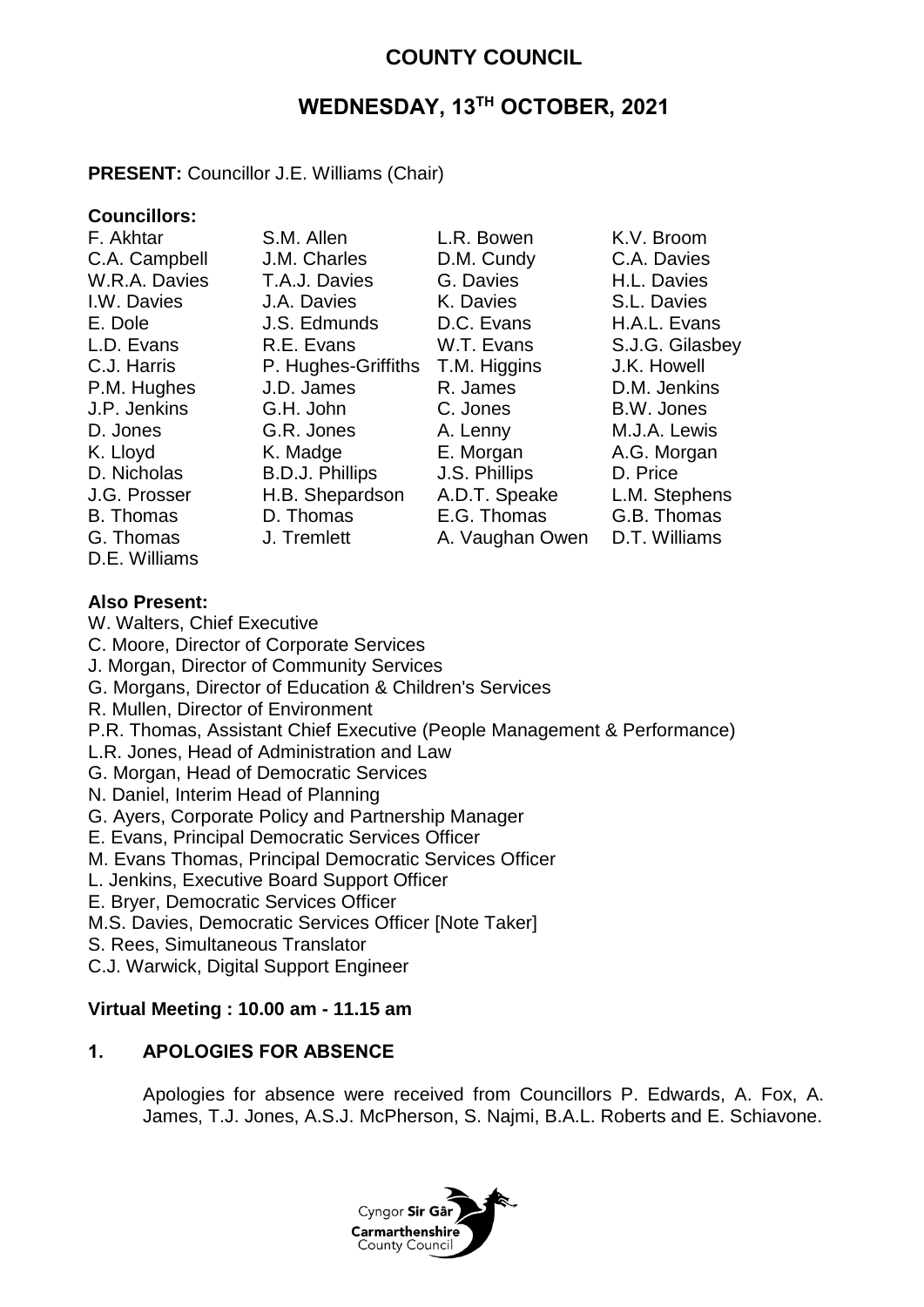#### **2. DECLARATIONS OF PERSONAL INTERESTS**

There were no declarations of interest made at the meeting.

## **3. CHAIR'S ANNOUNCEMENTS**

- The Chair extended his sincere condolences, on behalf of Elected Members and Senior Officers, to Councillor Louvain Roberts and her family on the passing of her husband Mel earlier this month;
- The Chair extended his congratulations to Mr Eric & Mrs Betty Jones, Twyn, Garnant, who had celebrated their 70<sup>th</sup> Wedding Anniversary at the end of September;
- The Chair expressed his best wishes to Mrs Irene Williams of Llangunnor who would celebrate her 100<sup>th</sup> birthday on the 30<sup>th</sup> October 2021.
- The Chair extended his congratulations to Jonney Clayton, one of the Council's employees, on winning the 2021 World Darts Grand Prix;
- The Vice-Chair, Cllr Ken Lloyd stated that he had recently attended the Carmarthenshire Scouts AGM and awards evening on the Chair's behalf.
- The Chair advised that on the 9<sup>th</sup> September, he and his consort Mrs Joyce Williams had the pleasure of meeting Nerys Davies who had cycled from Tignes in France to Capel Bryn Iwan, Carmarthenshire a distance of over 1,000 miles to raise funds for Calon Cymru.
- The Council was advised that the Chair and his consort had attended the Civic Service of the newly elected Mayor of Carmarthen Town Council namely Councillor Gareth John.
- The Chair informed the Council that a new Facebook page had been launched to help him share news and updates about his activities as Chairman of Carmarthenshire County Council and also to share information about his chosen charity, the Wales Air Ambulance. Anyone who wished to follow his activities could search for 'Cadeirydd Cyngor Sir Gâr | Carmarthenshire County Council Chair'.
- Councillor Mair Stephens launched the Council's annual Toybox appeal which provided gifts for families in need. The Authority had provided 7,500 gifts to 1,256 children last Christmas which was a remarkable achievement and further details for this year's appeal would be available on the Council's website from Monday 18th October 2021.
- Councillor Ann Davies reminded Council that October was Black History Month which gave everyone the opportunity to share, celebrate and understand the impact of black heritage and culture. In addition, Hate Crime Awareness Week, was taking place from the 9th to the 16th of October and the Council was working with communities and with key partners to make it clear that hate crime was not welcome in Carmarthenshire.

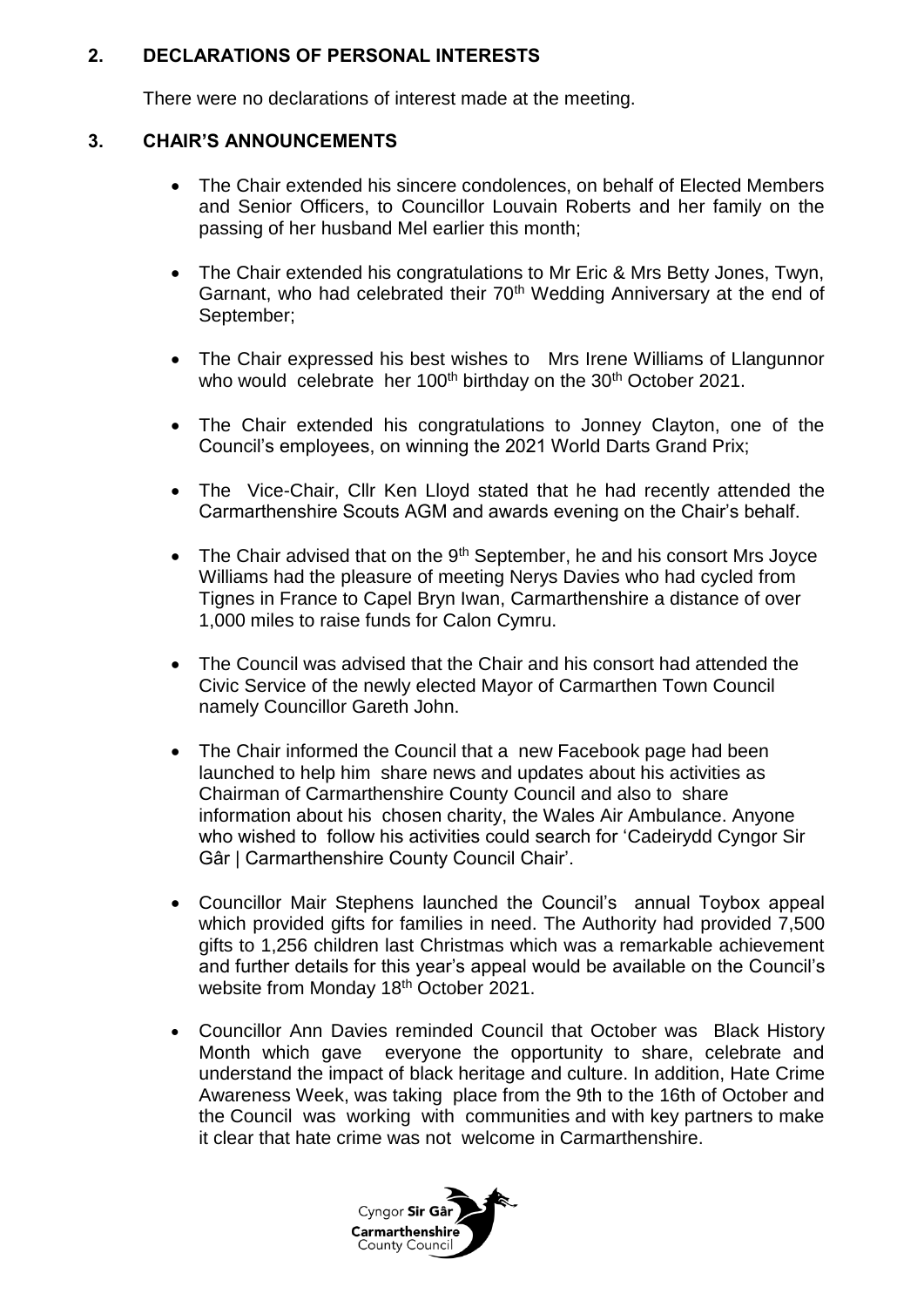The Leader, with the Chair's permission provided an update on the Covid situation in Carmarthenshire. He provided an update on the Covid figures in the County and advised that whilst figures remained high there were signs of positive cases slowing down. He stated that whilst there were escalating pressures in the social care system the figures were manageable currently for the Health Service. The Leader expressed his sincere gratitude to social care staff and those who continued to work on the front line for their continued hard work and dedication. He advised that the Statutory Director of Social Services had provided a report to Cabinet members on the impact of national social care pressures within Carmarthenshire; the challenges facing social care in Wales; the impact of this on the residents of Carmarthenshire and some of the actions taken to mitigate this. He asked the Authority's Political Group leaders to join with him in writing to Welsh Government to undertake a radical change in how social care was managed and a national solution to pay and conditions.

## **4. MINUTES - 15TH SEPTEMBER, 2021**

**RESOLVED that the minutes of the meeting of Council held on the 15th September, 2021 be signed as a correct record.**

## **5. APPOINTMENT OF NEW CO-OPTED MEMBERS OF STANDARDS COMMITTEE**

The Council considered a report recommending the appointment of Mrs Carys Davies and Mr Frank Phillips as co-opted members of the Standards Committee with effect from 5<sup>th</sup> December 2021. It was noted that the terms of office of 2 current co-opted members of the Committee were due to expire in December 2021. Mrs Davies was a former university administrator whilst Mr Phillips was a former barrister and the recruitment panel considered that they both had the required skills, knowledge and experience to fulfil this role.

**UNANIMOUSLY RESOLVED that Mrs Carys Davies and Mr Frank Phillips be appointed as co-opted members of the Standards Committee for a 6-year term of office from 5th December 2021.**

## **6. RECRUITMENT TO THE POST OF DIRECTOR OF ENVIRONMENT (INTERIM)**

The Council considered a report which sought approval of the job profile and Person Specification for the post of Director of Environment [Interim]. With the impending departure of the current Director of Environment on the 31<sup>st</sup> December 2021 the Chief Executive, in discussion with the Chair of Appointments Committee l 'A', had indicated her preference to recruit internally to the role of interim Director of Environment to allow her sufficient time to review the wider portfolio responsibilities and structures.

The Council was advised that the draft timetable for the interim appointment, as detailed within the report, would be amended and alternative date options were currently being considered.

**RESOLVED that the job profile and Person Specification for the post of Director of Environment [Interim] be endorsed.**

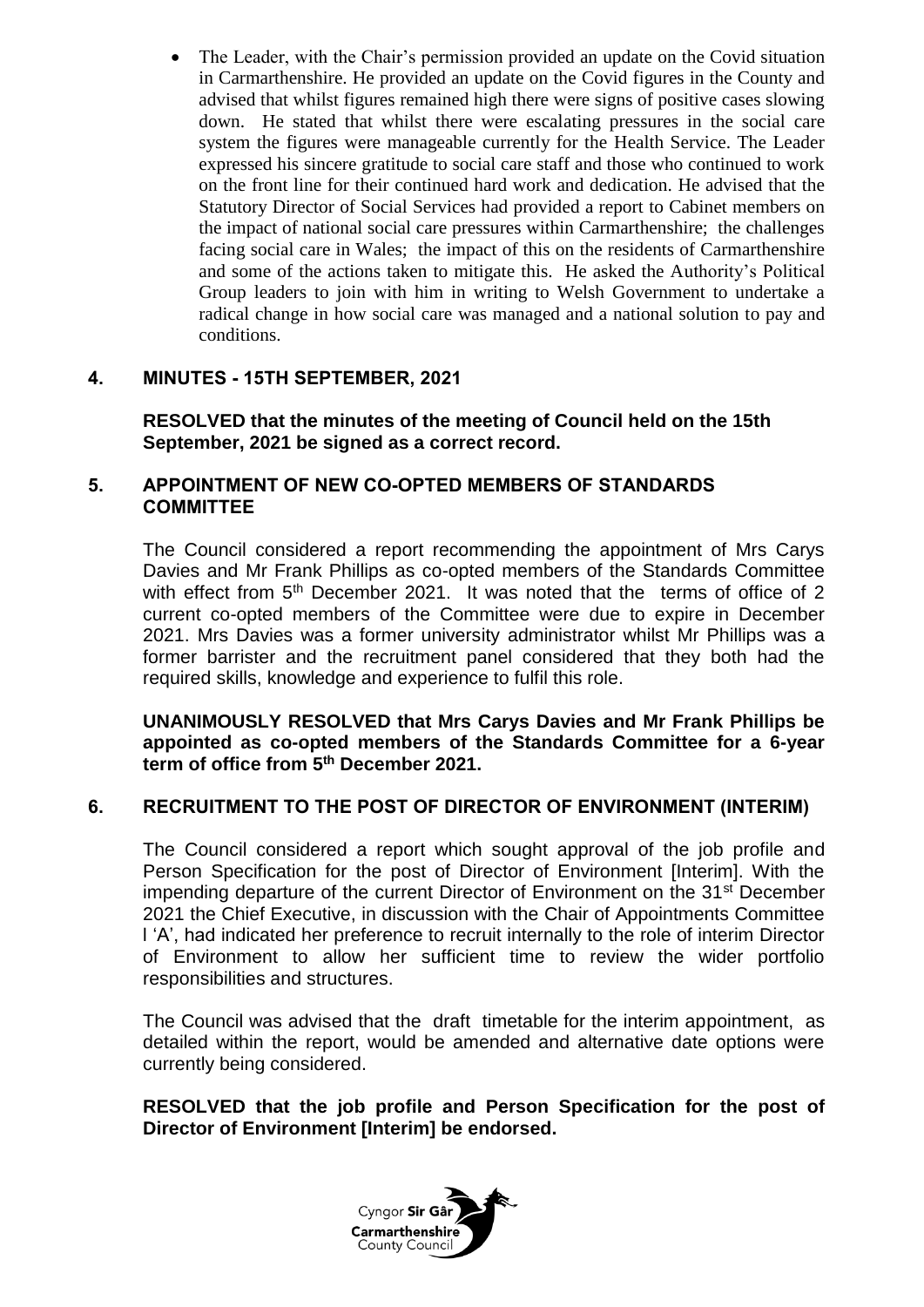#### **7. TO CONSIDER THE RECOMMENDATIONS OF THE CABINET IN RESPECT OF THE FOLLOWING ITEMS:-**

#### **7.1. ANNUAL TREASURY MANAGEMENT AND PRUDENTIAL INDICATOR REPORT 2020-2021**

The Council was informed that the Cabinet at its meeting held on the  $13<sup>th</sup>$ September 2021 (minute 12 refers) had considered the Annual Treasury Management and Prudential Indicator Report 2020-2021, which had been produced in order to comply with the CIPFA Code of Practice on Treasury Management in the Public Sector.

**RESOLVED that the following recommendation of the Cabinet be adopted:**

**"that the Annual Treasury Management and Prudential Indicator Report for 2020/21 be adopted."**

#### **7.2. CARMARTHENSHIRE COUNTY COUNCIL'S ANNUAL REPORT FOR 2020/21**

The Council was informed that the Cabinet at its meeting held on the  $27<sup>th</sup>$ September 2021 (minute 6 refers), had considered a report on Carmarthenshire County Council's Annual Report for 2020/21 which was produced in accordance with the requirements of both the Local Government (Wales) Measure 2009 and the Well-being of Future Generations (Wales) Act 2015.

**RESOLVED that the following recommendation of the Cabinet be adopted:**

**"that the council's annual report for 2020/21 be approved."**

#### **8. TO RECEIVE THE REPORT OF THE MEETING OF THE CABINET HELD ON THE**

**8.1. 13TH SEPTEMBER 2021**

**RESOLVED that the report of the meeting of the Cabinet held on the 13th September, 2021 be received.**

#### **8.2. 27TH SEPTEMBER 2021**

**RESOLVED that the report of the meeting of the Cabinet held on the 27 th September, 2021 be received.**

- **9. TO CONSIDER THE FOLLOWING NOTICES OF MOTION:-**
	- **9.1. NOTICE OF MOTION SUBMITTED BY COUNCILLOR JOHN JAMES**

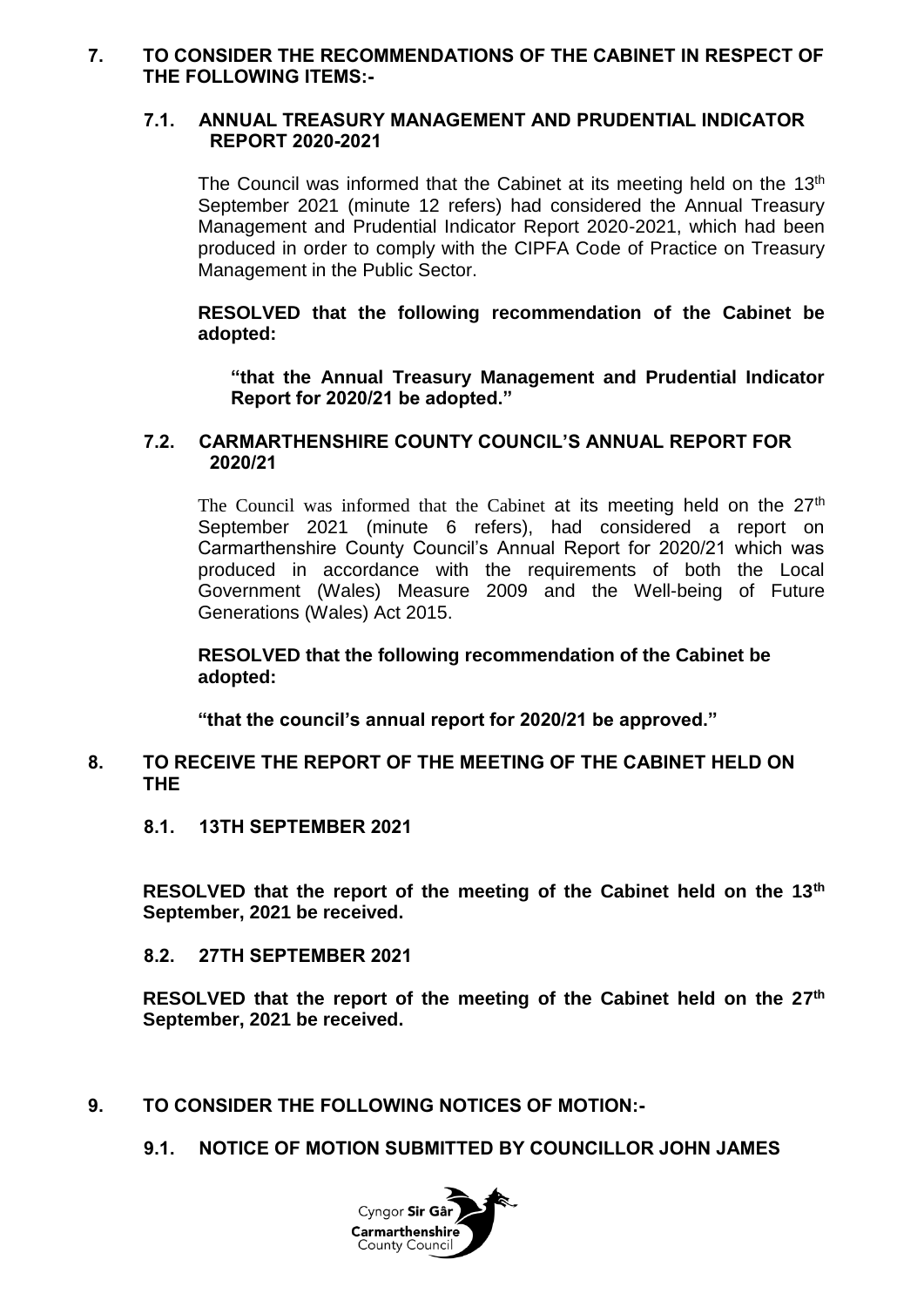Council considered the following Notice of Motion submitted by Councillor John James:-

"This Council adopts the policy that all new developments, including house and street names, are delivered through the medium of the Welsh Language. This adopted policy would align with the Well-being of Future Generations (Wales) Act 2015 Objective to have "A Wales of Vibrant Culture and Thriving Welsh Language) and will introduce more residents of Carmarthenshire to the Welsh Language and its usage."

The motion was duly seconded.

The proposer and seconder of the Motion were afforded the opportunity of speaking in support thereof and outlined the reasons for its submission, as set out in the Motion.

A number of statements were made in support of the Motion.

It was noted that the Authority already had a framework which promoted the use of Welsh names for new developments however legally this could not be enforced. It was suggested that should the Notice of Motion be supported by Council, then Cllr James alongside the Cabinet Member for the Welsh Language write to the Minister for Education and Welsh Language asking the Welsh Government to legislate and allow the Authority to enforce the use of Welsh house and street names. The mover of the motion confirmed that he would be happy to work with the Cabinet member on this matter.

#### **RESOLVED that the Notice of Motion be supported.**

#### **10. PUBLIC QUESTIONS**

The Chair advised that no public questions had been received.

## **11. QUESTIONS BY MEMBERS**

The Chair advised that no members questions had been received.

#### **12. MINUTES FOR INFORMATION (AVAILABLE TO VIEW ON THE WEBSITE)**

The Chair stated that the minutes outlined on the agenda  $12.1 - 12.6$  were available for information on the Council website.

#### **12.1. PLANNING COMMITTEE -16TH SEPTEMBER, 2021**

- **12.2. STANDARDS COMMITTEE - 20TH SEPTEMBER 2021**
- **12.3. APPEALS COMMITTEE - 21ST SEPTEMBER 2021;**
- **12.4. LICENSING COMMITTEE - 23RD SEPTEMBER, 2021**

#### **12.5. GOVERNANCE AND AUDIT COMMITTEE - 24TH SEPTEMBER, 2021**